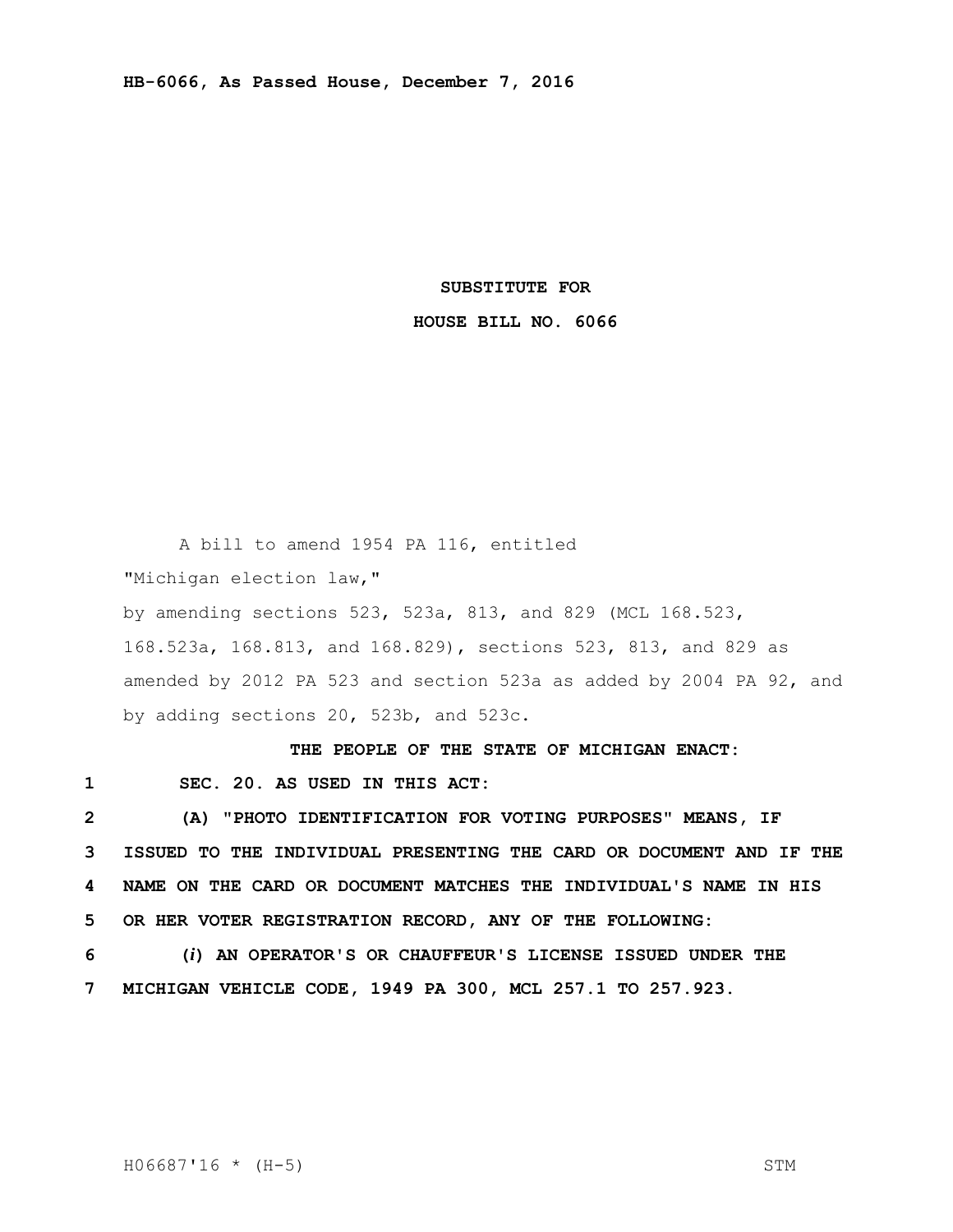**(***ii***) AN OFFICIAL STATE PERSONAL IDENTIFICATION CARD ISSUED UNDER 1972 PA 222, MCL 28.291 TO 28.300.**

 **(***iii***) A CURRENT OPERATOR'S OR CHAUFFEUR'S LICENSE ISSUED BY ANOTHER STATE.**

 **(***iv***) A CURRENT STATE PERSONAL IDENTIFICATION CARD ISSUED BY ANOTHER STATE.**

 **(***v***) A CURRENT STATE GOVERNMENT ISSUED PHOTO IDENTIFICATION CARD.**

 **(***vi***) A UNITED STATES PASSPORT OR FEDERAL GOVERNMENT ISSUED PHOTO IDENTIFICATION CARD.**

**(***vii***) A MILITARY PHOTO IDENTIFICATION CARD.**

**(***viii***) A TRIBAL PHOTO IDENTIFICATION CARD.**

 **(***ix***) A CURRENT STUDENT PHOTO IDENTIFICATION CARD ISSUED BY A HIGH SCHOOL OR AN ACCREDITED INSTITUTION OF HIGHER EDUCATION.**

 **(B) "PROVISIONAL BALLOT" MEANS A SPECIAL BALLOT UTILIZED BY AN INDIVIDUAL THAT IS TABULATED ONLY AFTER VERIFICATION OF THAT INDIVIDUAL'S ELIGIBILITY TO VOTE.**

 Sec. 523. (1) At each election, before being given a ballot, each registered elector offering to vote shall identify himself or herself by presenting an official state identification card issued to that individual under 1972 PA 222, MCL 28.291 to 28.300, an operator's or chauffeur's license issued to that individual under the Michigan vehicle code, 1949 PA 300, MCL 257.1 to 257.923, or other generally recognized picture identification card **PHOTO IDENTIFICATION FOR VOTING PURPOSES, EXCEPT AS OTHERWISE PROVIDED IN SUBSECTION (4),** and by executing an application, on a form prescribed by the secretary of state, in the presence of an

H06687'16 \* (H-5) STM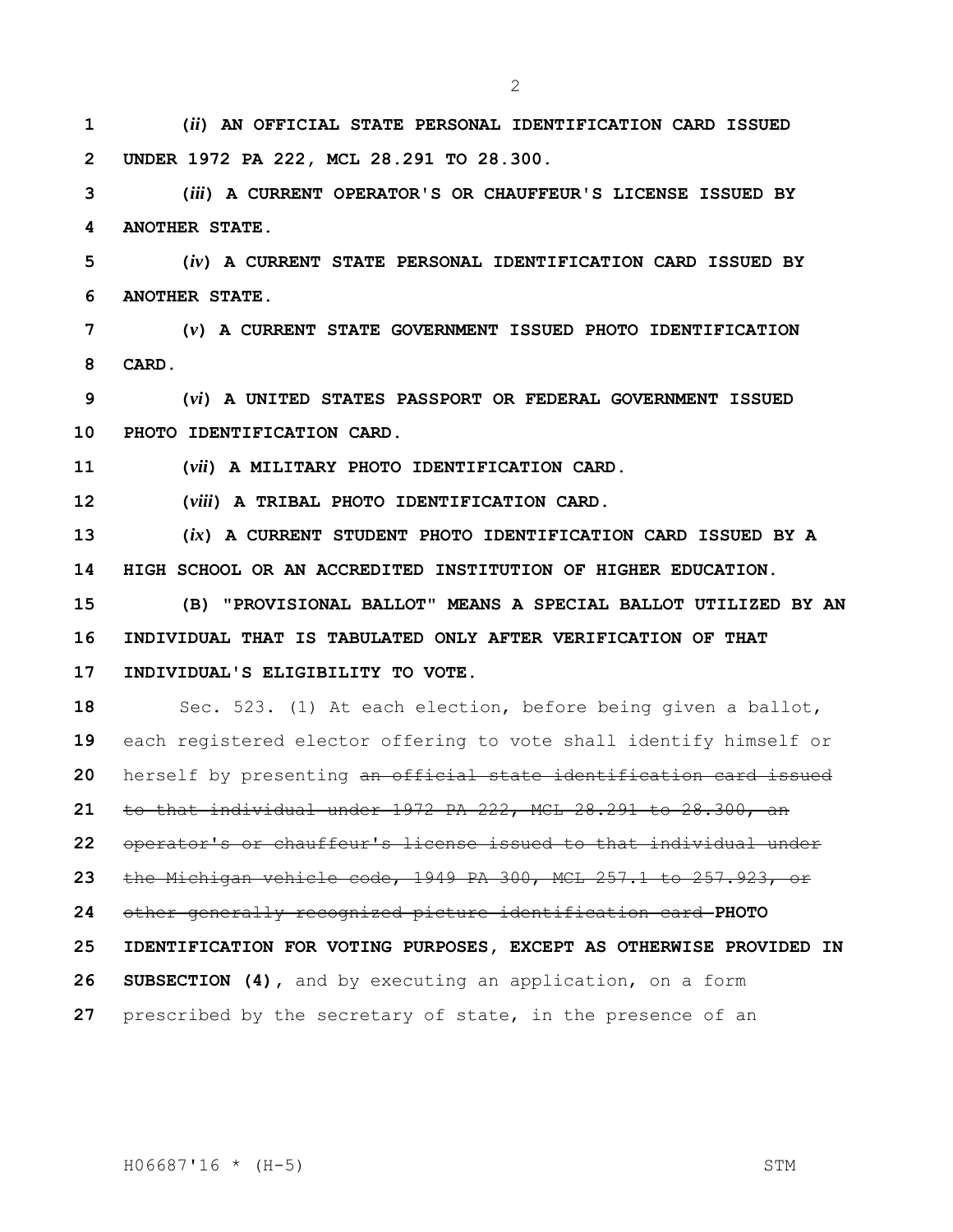election official which **THAT** includes all of the following:

(a) The name of the elector.

(b) The elector's address of residence.

(c) The elector's date of birth.

 (d) An affirmative statement by the elector that is included in the signature statement indicating that he or she is a citizen of the United States.

(e) The elector's signature or mark.

 (2) If an elector's signature contained in the qualified voter file is available in the polling place, the election official shall compare the signature upon the application with the digitized signature provided by the qualified voter file. If an elector's signature is not contained in the qualified voter file, the election official shall process the application in the same manner as applications are processed when a voter registration list is used in the polling place. If voter registration lists are used in the precinct, the election inspector shall determine if the name on the application to vote appears on the voter registration list. If the name appears on the voter registration list, the elector shall provide further identification or other information stated upon the voter registration list. If the signature or an item of information does not correspond, the vote of the person shall be challenged, and the same procedure shall be followed as provided in this act for the challenging of an elector. If **EXCEPT AS OTHERWISE PROVIDED IN SUBSECTION (4), IF** the elector does not have an official state identification card, operator's or chauffeur's license, or other generally recognized picture identification card **PHOTO**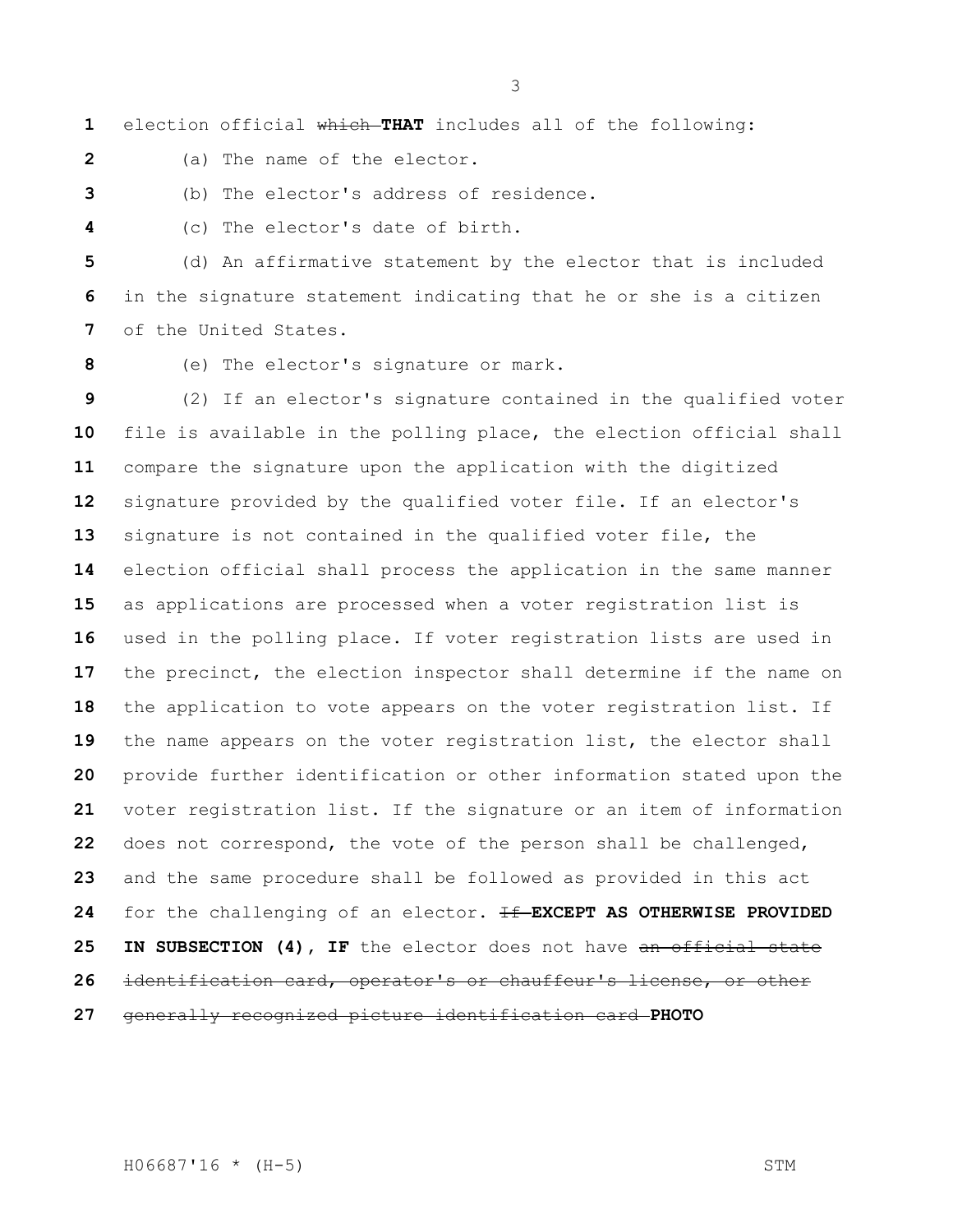**IDENTIFICATION FOR VOTING PURPOSES** as required under this subsection, the individual shall sign an affidavit to that effect before an election inspector and be allowed to vote as otherwise provided in this act. However, an elector being allowed to vote without the identification required under this subsection is subject to challenge as provided in section 727.**ISSUED A PROVISIONAL BALLOT THAT SHALL BE PROCESSED ACCORDING TO SECTIONS 523B AND 813.**

 (3) If, upon a comparison of the signature or other identification as required in this section, it is found that the applicant is entitled to vote, the election officer having charge of the registration list shall approve the application and write his or her initials on the application, after which the number on the ballot issued shall be noted on the application. The application shall serve as 1 of the 2 poll lists required to be 16 kept as a record of a person who has voted. The application shall **MUST** be filed with the township, city, or village clerk. If voter registration cards are used in the precinct, the date of the 19 election shall **MUST** be noted by 1 of the election officials upon the precinct registration card of each elector voting at an election. If voter registration lists are used in the precinct, the election official shall clearly indicate upon the list each elector voting at that election. The clerk of a city, village, or township shall maintain a record of voting participation for each registered elector.

## **(4) AN ELECTOR WHO VOTES IN PERSON AT A POLLING PLACE LOCATED AT A FOR-PROFIT OR NONPROFIT RESIDENCE OR FACILITY IN WHICH 150**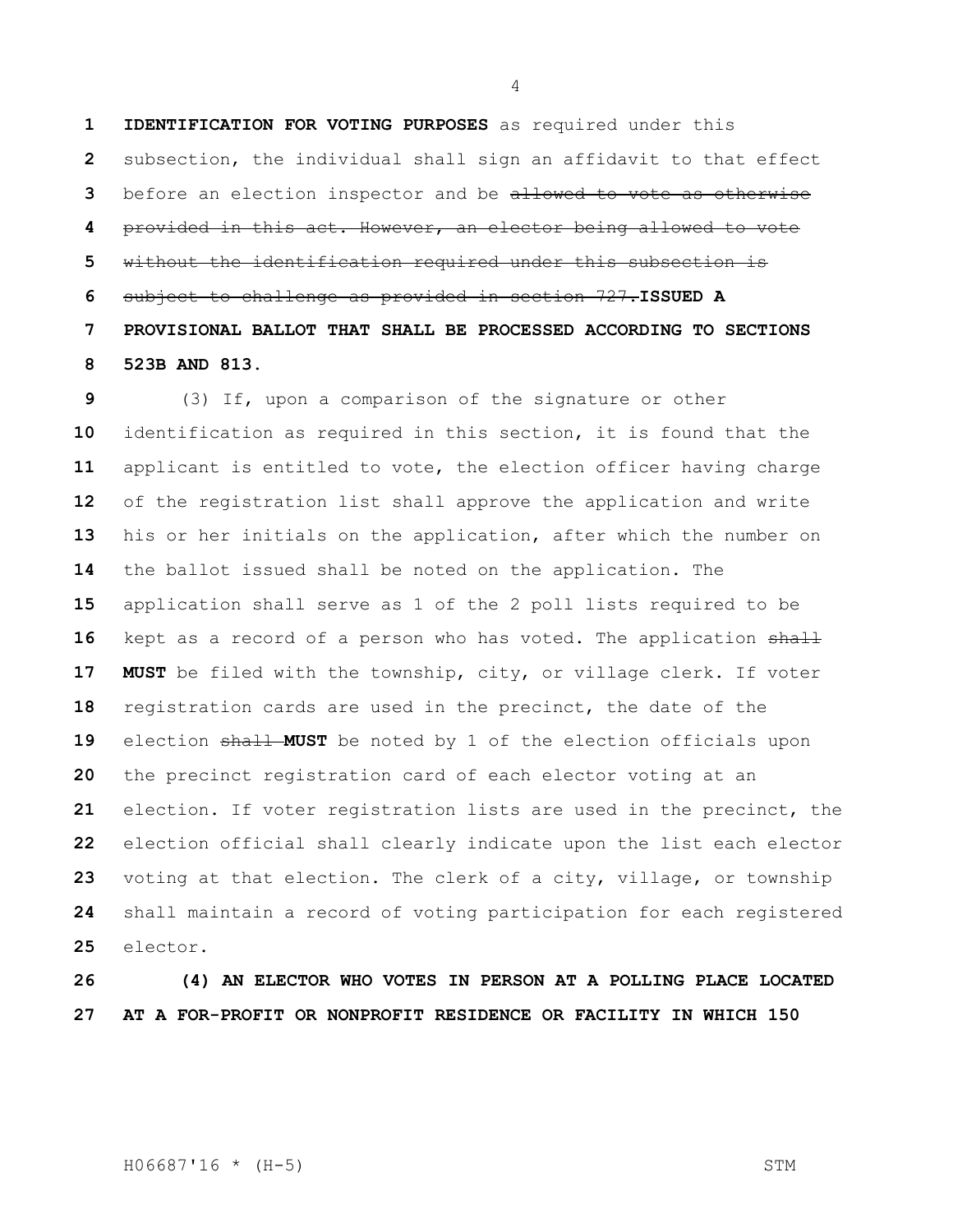**PERSONS OR MORE AGED 62 OR OLDER RESIDE AND THAT IS WHERE THAT ELECTOR RESIDES, AND WHO DOES NOT HAVE PHOTO IDENTIFICATION FOR VOTING PURPOSES, MAY SIGN AN AFFIDAVIT TO THAT EFFECT BEFORE AN ELECTION INSPECTOR AND BE ALLOWED TO VOTE AS OTHERWISE PROVIDED IN THIS ACT. HOWEVER, AN ELECTOR WHO IS ALLOWED TO VOTE WITHOUT PHOTO IDENTIFICATION FOR VOTING PURPOSES UNDER THIS SUBSECTION IS SUBJECT TO CHALLENGE AS PROVIDED IN SECTION 727.**

 Sec. 523a. (1) If an individual who has applied to register to vote on or before the close of registration appears at a polling place on election day and completes an application under section 523 is not listed on the voter registration list, the election inspector shall issue a ballot to the individual as follows:

 (a) For an individual who presents a receipt issued by a department of state office, a designated voter registration agency, or the elector's county, city, or township clerk's office verifying the acceptance of a voter registration application before the close of registration and completes a new voter registration application, the election inspector shall allow the individual to vote a ballot in the same manner as an elector whose name is listed on the voter registration list.

 (b) For an individual who does not present a receipt verifying the acceptance of a voter registration application under subdivision (a), the election inspector shall determine whether the individual is in the appropriate polling place based on residence information provided by the individual. The election inspector shall review any documents or maps in the polling place or communicate with the city or township clerk to verify the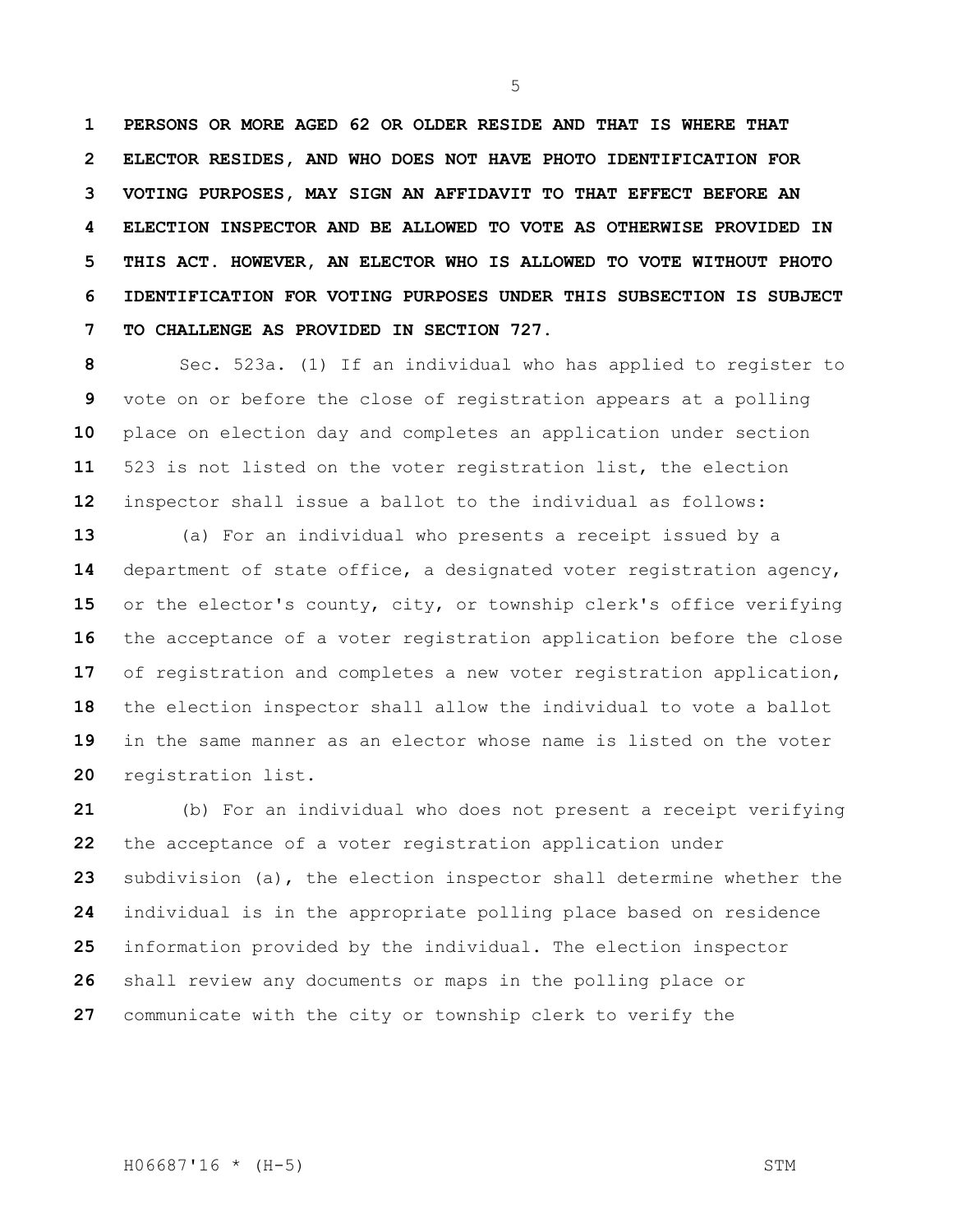appropriate polling place for the individual. The election inspector shall direct an individual who is not in the appropriate polling place to the appropriate polling place. If the individual refuses to go to the appropriate polling place, the election inspector shall issue the individual a provisional ballot that shall be processed according to subsection (5).**SECTIONS 523B AND 813.**

 (2) Except for an individual who produces a receipt under subsection (1)(a), the election inspector shall require an individual who is not listed on the voter registration list to execute a sworn statement affirming that the individual submitted a voter registration application before the close of registration and is eligible to vote in the election. An individual who provides false information in a signed sworn statement under this subsection is guilty of perjury. An individual signing a sworn statement shall complete a new voter registration application. The individual shall state the approximate date and in what manner the registration application was submitted:

19 (a) To a department of state office.

(b) To a designated voter registration agency.

 (c) To the office of his or her county, city, or township clerk.

(d) By a mailed application.

 (3) The election inspector shall contact the city or township clerk to verify whether the individual who signed the sworn statement **UNDER SUBSECTION (2)** is listed in the registration records of the jurisdiction or whether there is any information

H06687'16 \* (H-5) STM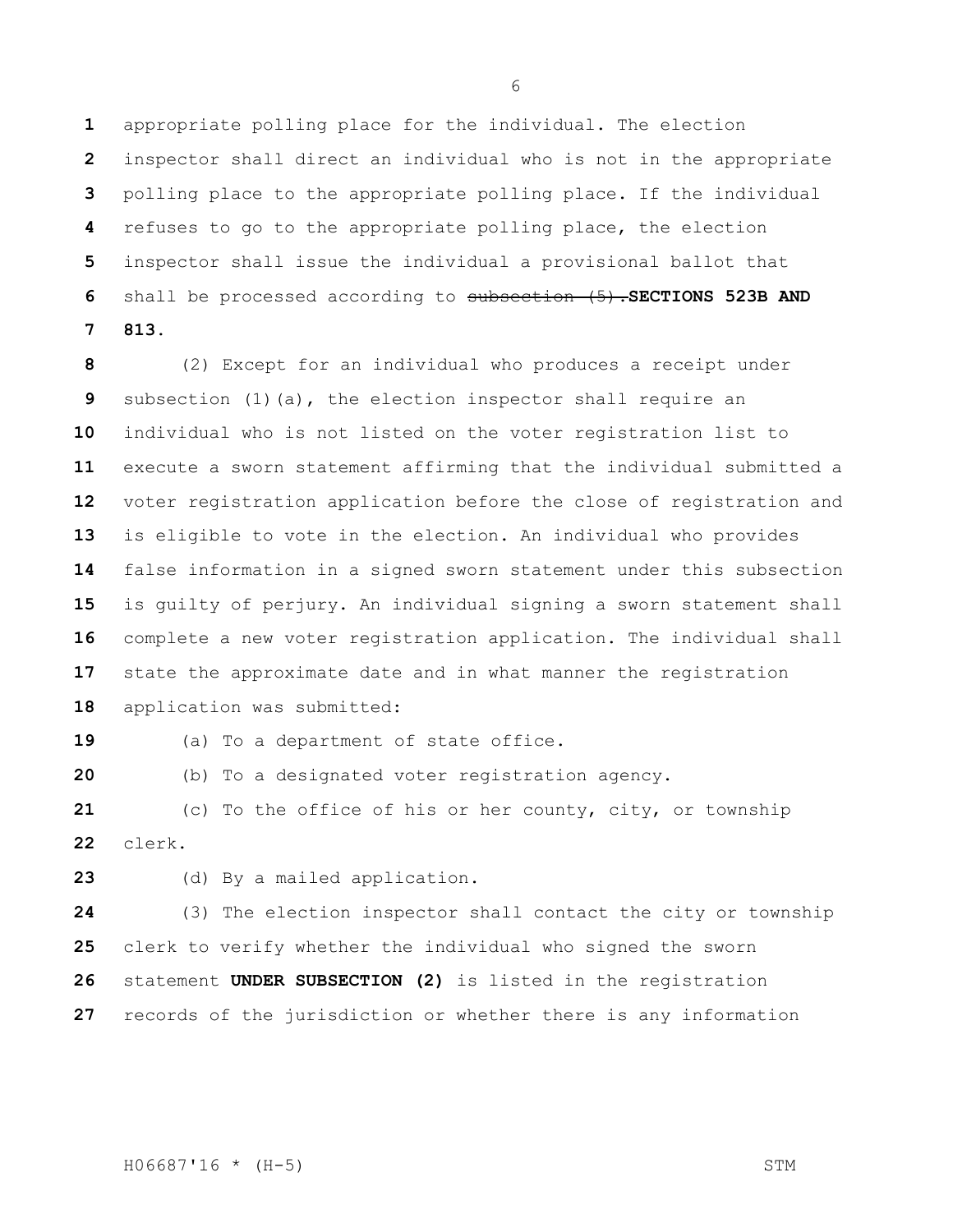contrary to the content of the sworn statement.

 (4) If the city or township clerk verifies the elector information and finds no information contrary to the information provided by the individual in the sworn statement and**, EXCEPT AS OTHERWISE PROVIDED IN SECTION 523(4),** the individual presents a Michigan operator's or chauffeur's license, department of state issued personal identification card, other government issued photo identification card, or a photo identification card issued by an institution of higher education in this state described in section 6 of article VIII of the state constitution of 1963 or a junior college or community college established under section 7 of article VIII of the state constitution of 1963 **PHOTO IDENTIFICATION FOR VOTING PURPOSES** that contains a current residence address to establish his or her identity and residence address, the individual 15 shall be permitted to vote a provisional ballot on election day. Before the provisional ballot is tabulated on election day, **THAT IS TABULATED ON ELECTION DAY IN THE SAME MANNER AS AN ELECTOR WHOSE NAME IS LISTED ON THE VOTER REGISTRATION LIST, EXCEPT THAT THE**  election inspectors shall process the ballot as a challenged ballot under sections 745 and 746.

 (5) **If FOR AN INDIVIDUAL DESCRIBED IN SUBSECTION (2), IF** the election inspector is not able to contact the city or township clerk, the individual is not in the correct precinct, the individual presents identification other than a Michigan operator's or chauffeur's license, department of state issued personal identification card, other government issued photo identification card, or a photo identification card issued by an institution of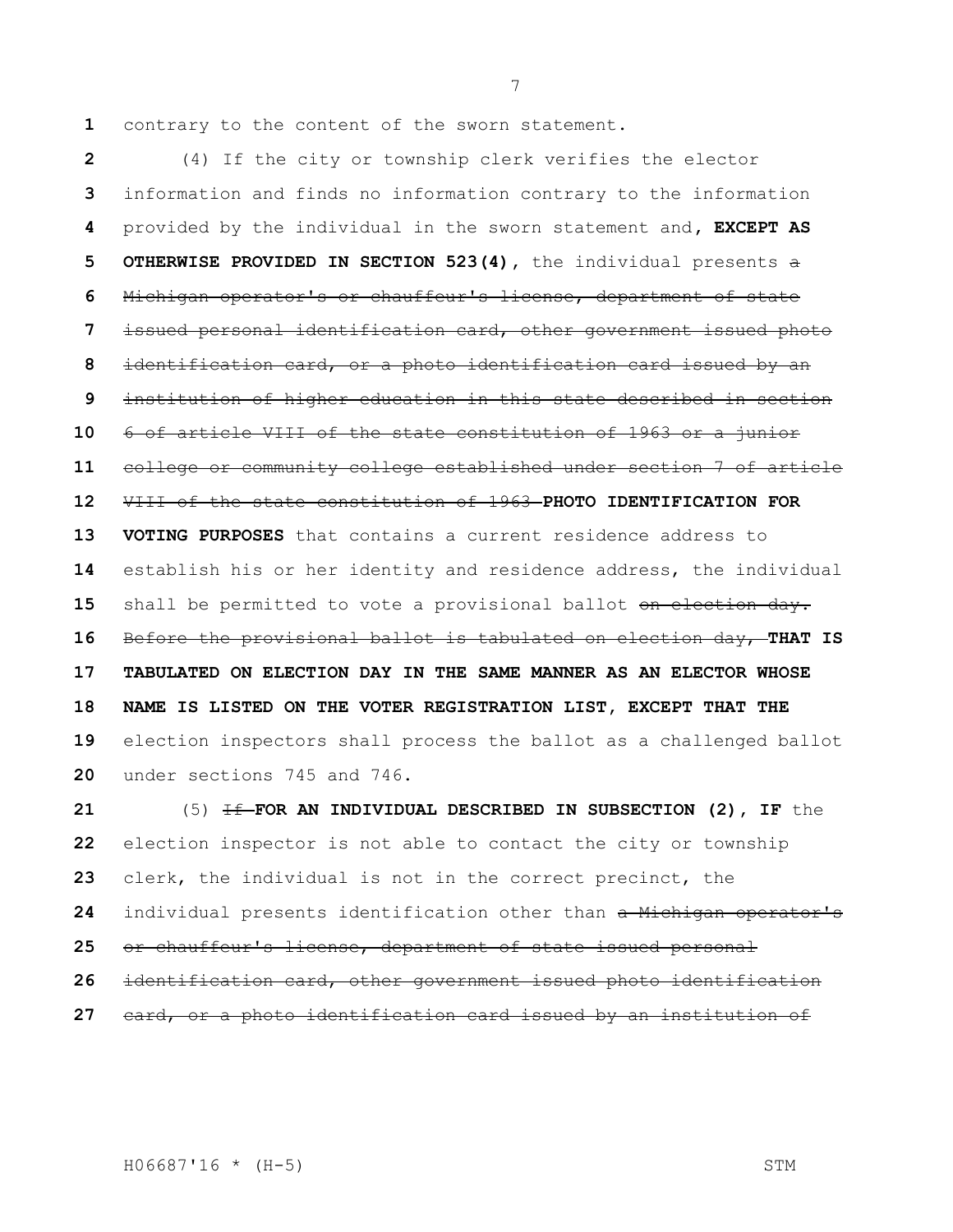higher education in this state described in section 6 of article VIII of the state constitution of 1963 or a junior college or community college established under section 7 of article VIII of the state constitution of 1963 **PHOTO IDENTIFICATION FOR VOTING PURPOSES** that contains a current residence address, or**, EXCEPT AS OTHERWISE PROVIDED IN SECTION 523(4),** the individual is unable to present any **PHOTO** identification **FOR VOTING PURPOSES**, the individual shall be issued a provisional ballot that is not tabulated on election day but is secured for verification after the election. **SHALL BE PROCESSED ACCORDING TO SECTIONS 523B AND 813.** A provisional ballot shall also be issued under this subsection to a 12 voter who presents a Michigan operator's license, chauffeur's license, department of state personal identification card, other government issued photo identification card, or a photo identification card issued by an institution of higher education in this state described in section 6 of article VIII of the state constitution of 1963 or a junior college or community college established under section 7 of article VIII of the state constitution of 1963 **PHOTO IDENTIFICATION FOR VOTING PURPOSES** that does not bear the voter's current residence address, if the voter also presents a document to establish the voter's current residence address. The election inspector shall accept a document containing the name and current residence address of the voter as sufficient documentation to issue a provisional ballot if it is 1 of the following documents:

- (a) A current utility bill.
- (b) A current bank statement.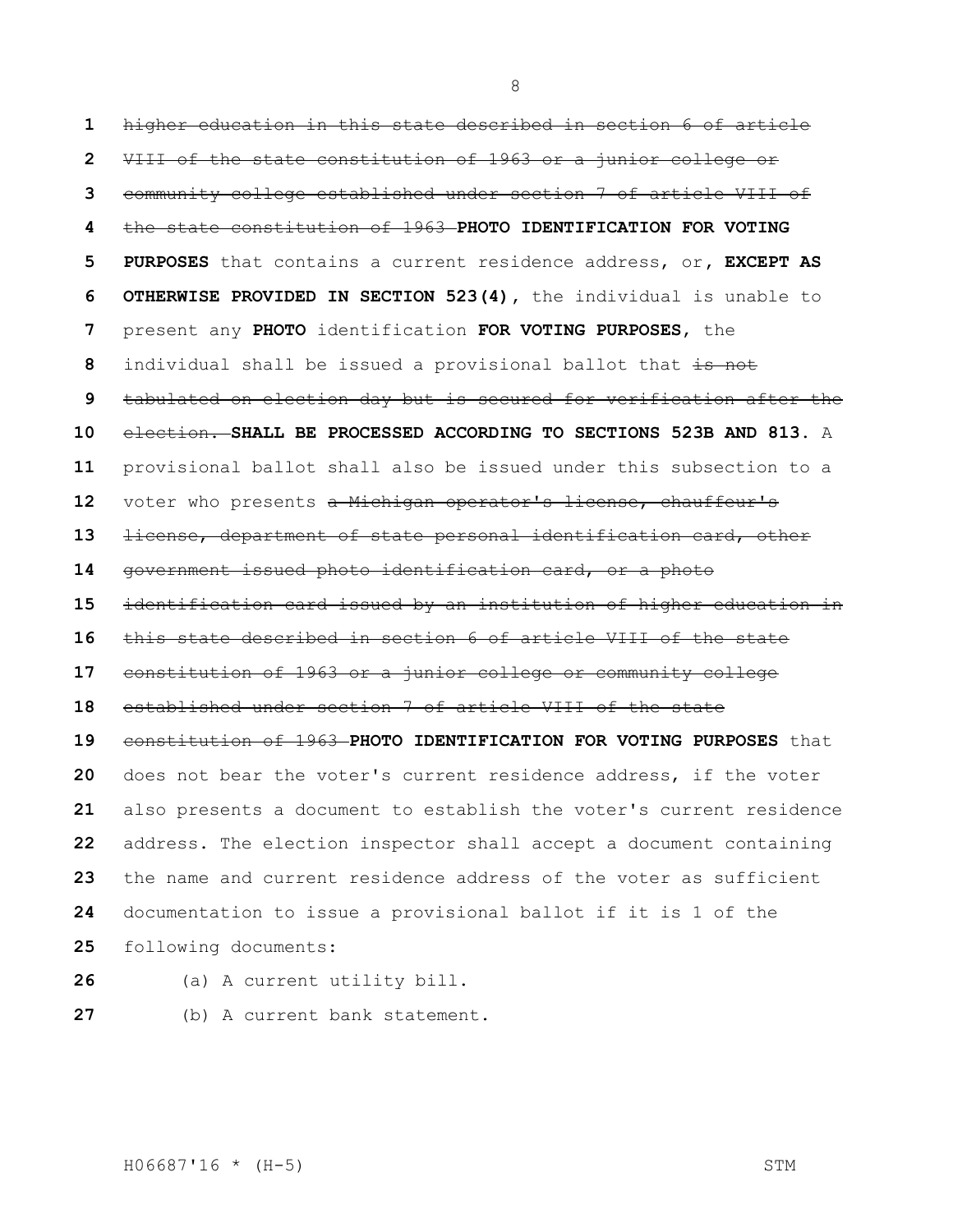(c) A current paycheck, government check, or other government document.

 (6) A provisional ballot shall be placed in a provisional ballot return envelope prescribed by the secretary of state and delivered to the city or township clerk after the polls close in a manner as prescribed by the secretary of state. (7) For a provisional ballot voted under subsection (4), the election inspector shall provide the voter with a notice that his or her ballot has been tabulated. For a provisional ballot voted under subsection (5), the election inspector shall provide the voter with a notice that the voter's information will be verified by the clerk of the jurisdiction within 6 days after the election to determine whether the ballot will be tabulated and, if the ballot is not tabulated, to determine the reason it was not tabulated. A clerk of a jurisdiction shall provide a free access system for the voter to determine whether the ballot was tabulated. The free access system may include a telephone number that does not require a toll charge, a toll-free telephone number, an internet website, or a mailed notice. (8) As used in this section and sections 813 and 829, "provisional ballot" means a special ballot utilized for an individual who is not listed on the voter registration list at the polling place that is tabulated only after verification of the individual's eligibility to vote. **SEC. 523B. (1) EXCEPT FOR A PROVISIONAL BALLOT THAT IS VOTED AS PROVIDED IN SECTION 523A(4), A PROVISIONAL BALLOT ISSUED AND** 

**VOTED UNDER SECTION 523 OR 523A SHALL BE PLACED IN A PROVISIONAL** 

H06687'16 \* (H-5) STM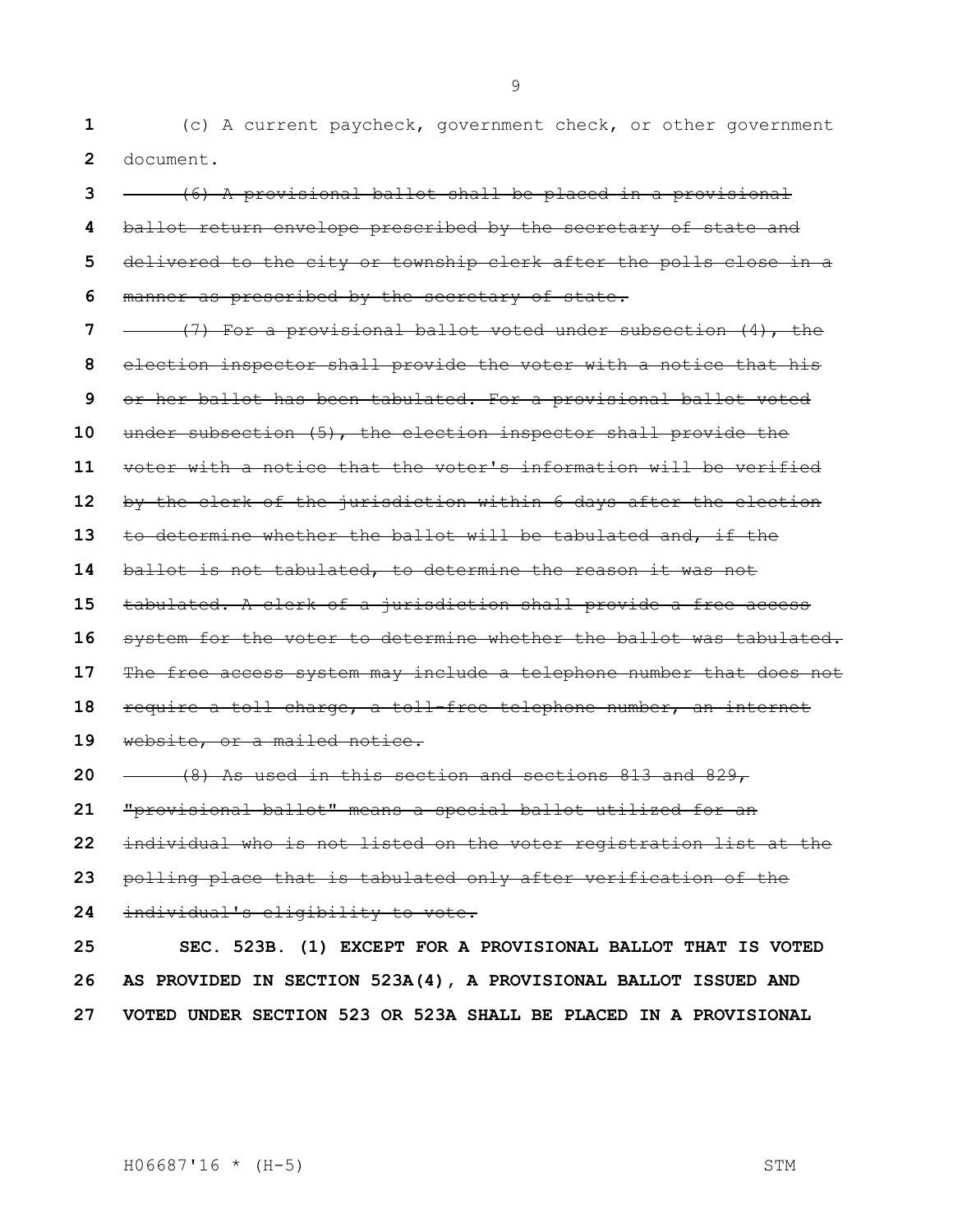House Bill No. 6066 as amended December 7, 2016 **BALLOT RETURN ENVELOPE PRESCRIBED BY THE SECRETARY OF STATE AND DELIVERED TO THE CITY OR TOWNSHIP CLERK AFTER THE POLLS CLOSE IN A MANNER AS PRESCRIBED BY THE SECRETARY OF STATE.**

 **(2) FOR A PROVISIONAL BALLOT VOTED UNDER SECTION 523 OR 523A, EXCEPT FOR A PROVISIONAL BALLOT THAT IS VOTED AS PROVIDED IN SECTION 523A(4), THE ELECTION INSPECTOR SHALL PROVIDE THE VOTER WITH A NOTICE THAT THE VOTER'S INFORMATION WILL BE VERIFIED BY THE CLERK OF THE JURISDICTION WITHIN 10 DAYS AFTER THE ELECTION AND A DETERMINATION MADE ON WHETHER THE PROVISIONAL BALLOT WILL BE TABULATED, AS PROVIDED IN SECTION 813. A CLERK OF A JURISDICTION SHALL PROVIDE A FREE ACCESS SYSTEM FOR THE VOTER TO DETERMINE WHETHER THE PROVISIONAL BALLOT WAS TABULATED. THE FREE ACCESS SYSTEM MAY INCLUDE A TELEPHONE NUMBER THAT DOES NOT REQUIRE A TOLL CHARGE, A TOLL-FREE TELEPHONE NUMBER, AN INTERNET WEBSITE, OR A MAILED NOTICE.**

 **SEC. 523C. FOR THE 2016-2017 FISCAL YEAR,** [**\$8,000,000.00**] **IS APPROPRIATED FROM THE GENERAL FUND TO THE DEPARTMENT OF STATE FOR ELECTION MODERNIZATIONS** [**INCLUDING VOTING EQUIPMENT**]**, VOTER EDUCATION, AND IMPLEMENTATION OF THE VOTER IDENTIFICATION PROVISIONS.**

 Sec. 813. (1) Within 6 **10** days after an election, for each provisional ballot that was placed in a provisional ballot return envelope **AS PROVIDED UNDER SECTION 523B(1)**, the city or township clerk shall determine whether the individual voting the provisional ballot was eligible to vote a ballot and whether to tabulate the provisional ballot. In making this determination, the city or township clerk shall not open the provisional ballot return envelope. A provisional ballot shall only be tabulated if a valid

H06687'16 \* (H-5) STM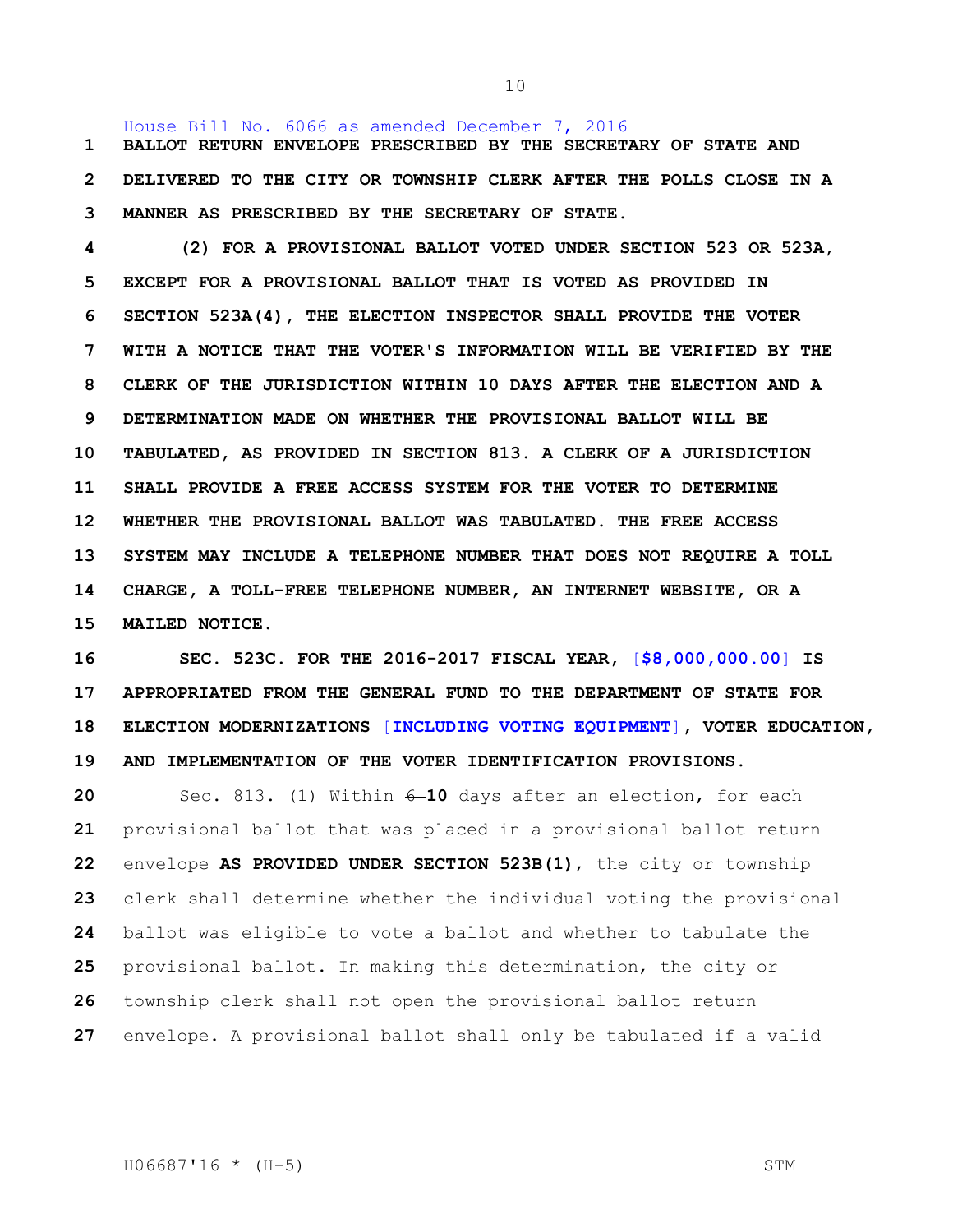voter registration record for the elector is located or if AND the identity and residence of the elector is established**.** using a Michigan operator's license, chauffeur's license, personal identification card, other government issued photo identification card, or a photo identification card issued by an institution of higher education in this state described in section 6 of article VIII of the state constitution of 1963 or a junior college or community college established under section 7 of article VIII of the state constitution of 1963 along with a document to establish the voter's current residence address as provided in section 523a(5). **THE ELECTOR'S IDENTITY AND RESIDENCY CAN BE ESTABLISHED BY THE ELECTOR PERSONALLY APPEARING BEFORE THE CLERK OF THE JURISDICTION NOT LATER THAN 12 NOON ON THE TENTH DAY AFTER THE ELECTION AND DOING ANY OF THE FOLLOWING:**

 **(A) PRESENTING PHOTO IDENTIFICATION FOR VOTING PURPOSES THAT CONTAINS A CURRENT RESIDENCE ADDRESS AND EXECUTING AN AFFIDAVIT, ON A FORM PRESCRIBED BY THE SECRETARY OF STATE, AFFIRMING UNDER PENALTY OF PERJURY THAT THE ELECTOR IS THE SAME INDIVIDUAL WHO CAST THE PROVISIONAL BALLOT ON ELECTION DAY.**

 **(B) PRESENTING PHOTO IDENTIFICATION FOR VOTING PURPOSES ALONG WITH A DOCUMENT TO ESTABLISH THE ELECTOR'S CURRENT RESIDENCE ADDRESS AS PROVIDED IN SECTION 523A(5) AND EXECUTING AN AFFIDAVIT, ON A FORM PRESCRIBED BY THE SECRETARY OF STATE, AFFIRMING UNDER PENALTY OF PERJURY THAT THE ELECTOR IS THE SAME INDIVIDUAL WHO CAST THE PROVISIONAL BALLOT ON ELECTION DAY.**

 **(C) PRESENTING A DOCUMENT TO ESTABLISH THE ELECTOR'S CURRENT RESIDENCE ADDRESS AS PROVIDED IN SECTION 523A(5) AND EXECUTING AN** 

H06687'16 \* (H-5) STM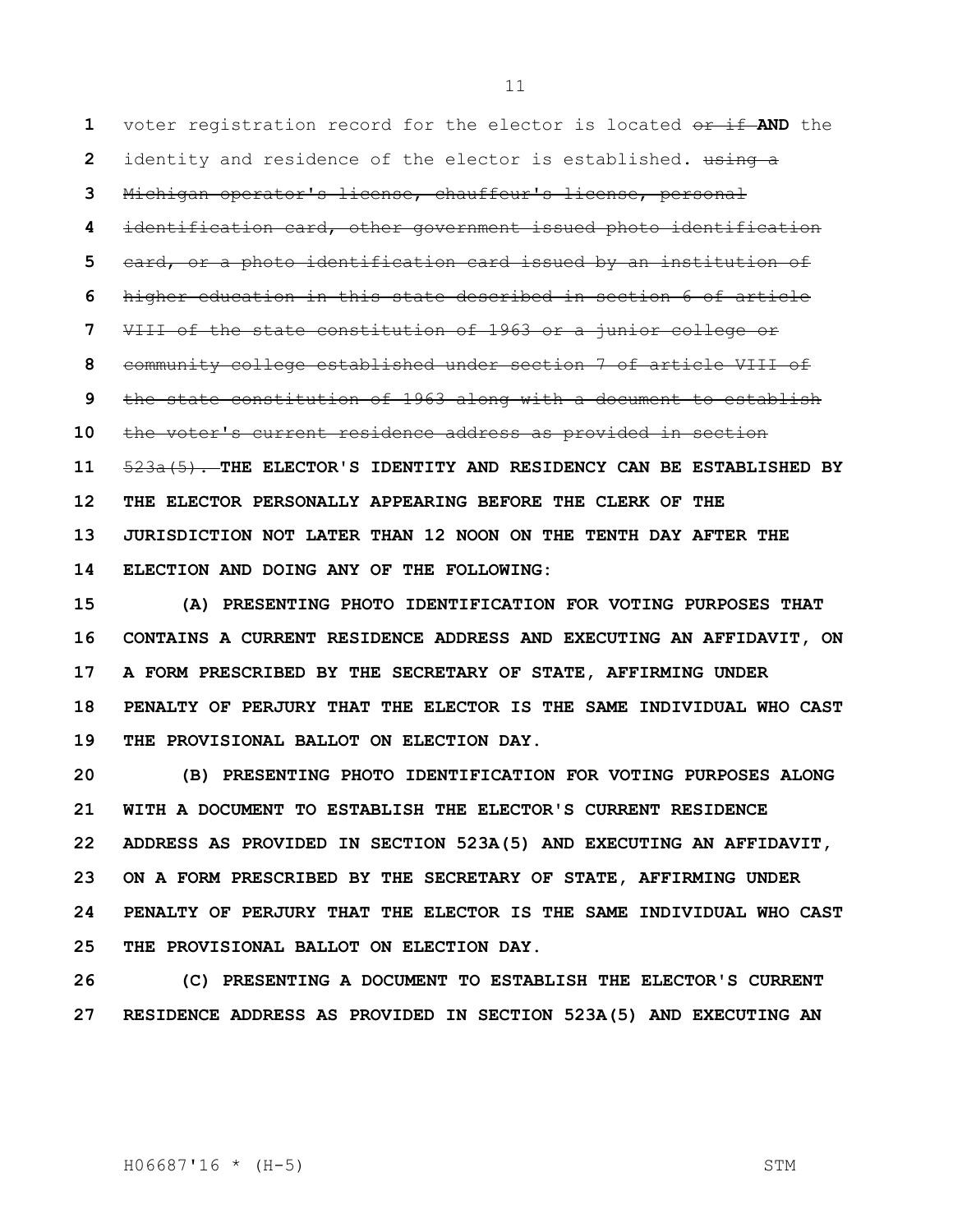House Bill No. 6066 as amended December 7, 2016

**1 AFFIDAVIT, ON A FORM PRESCRIBED BY THE SECRETARY OF STATE,** 

- **2 AFFIRMING UNDER PENALTY OF PERJURY THAT THE ELECTOR IS THE SAME**
- **3 INDIVIDUAL WHO CAST THE PROVISIONAL BALLOT ON ELECTION DAY AND IS**
- **4 OR HAS EITHER OF THE FOLLOWING:**
- **5 (***i***) INDIGENT AND ATTEMPTED BUT WAS UNABLE TO OBTAIN PHOTO**

**6 IDENTIFICATION FOR VOTING PURPOSES WITHOUT PAYMENT OF A FEE.**

**7 (***ii***) A BONA FIDE RELIGIOUS OBJECTION TO BEING PHOTOGRAPHED AND** 

- **8 DOES NOT POSSESS A PHOTO IDENTIFICATION FOR VOTING PURPOSES.** [**(D) PRESENTING A CURRENT DOCUMENT ISSUED BY THE SECRETARY OF STATE, ON A FORM PRESCRIBED BY THE SECRETARY OF STATE, INDICATING THAT THE ELECTOR HAS APPLIED FOR AND IS AWAITING EITHER AN OPERATOR'S OR CHAUFFEUR'S LICENSE ISSUED UNDER THE MICHIGAN VEHICLE CODE, 1949 PA 300, MCL 257.1 TO 257.923, OR A STATE PERSONAL IDENTIFICATION CARD ISSUED UNDER 1972 PA 222, MCL 28.291 TO 28.300, AND EXECUTING AN AFFIDAVIT, ON A FORM PRESCRIBED BY THE SECRETARY OF STATE, AFFIRMING UNDER PENALTY OF PERJURY THAT THE ELECTOR IS THE SAME INDIVIDUAL WHO CAST THE PROVISIONAL BALLOT ON ELECTION DAY AND IS THE SAME INDIVIDUAL DESCRIBED IN THE DOCUMENT PRESENTED UNDER THIS SUBDIVISION.**]
- **9 (2)** Before the provisional ballot is tabulated, election **10** officials shall process the ballot as a challenged ballot under **11** sections 745 and 746.<br>**12 (3)** <del>(2) Within 7</del>
	- **12 12** Within 7 NOT EARLIER THAN 11 days after an election  $\tau$

**13** but sooner if practicable, **AND NOT LATER THAN 13 DAYS AFTER AN** 

**14 ELECTION,** the city or township clerk shall transmit the results of **15** provisional ballots tabulated after the election to the board of 16 county canvassers. The results  $\frac{11}{100}$  MUST be transmitted in a form 17 prescribed by the secretary of state.

H06687'16 \* (H-5) STM **(4)** (3) Within 7 **NOT EARLIER THAN 11** days after an election **AND NOT LATER THAN 13 DAYS AFTER AN ELECTION**, the city or township clerk shall transmit to the county clerk a provisional ballot report for each precinct in the jurisdiction. The report shall **MUST**  include for each precinct the number of provisional ballots issued, the number of provisional ballots tabulated on election day, the number of provisional ballots forwarded to the clerk to be determined after the election, the number of provisional ballots tabulated by the clerk after election day, and any additional information concerning provisional ballots as required by the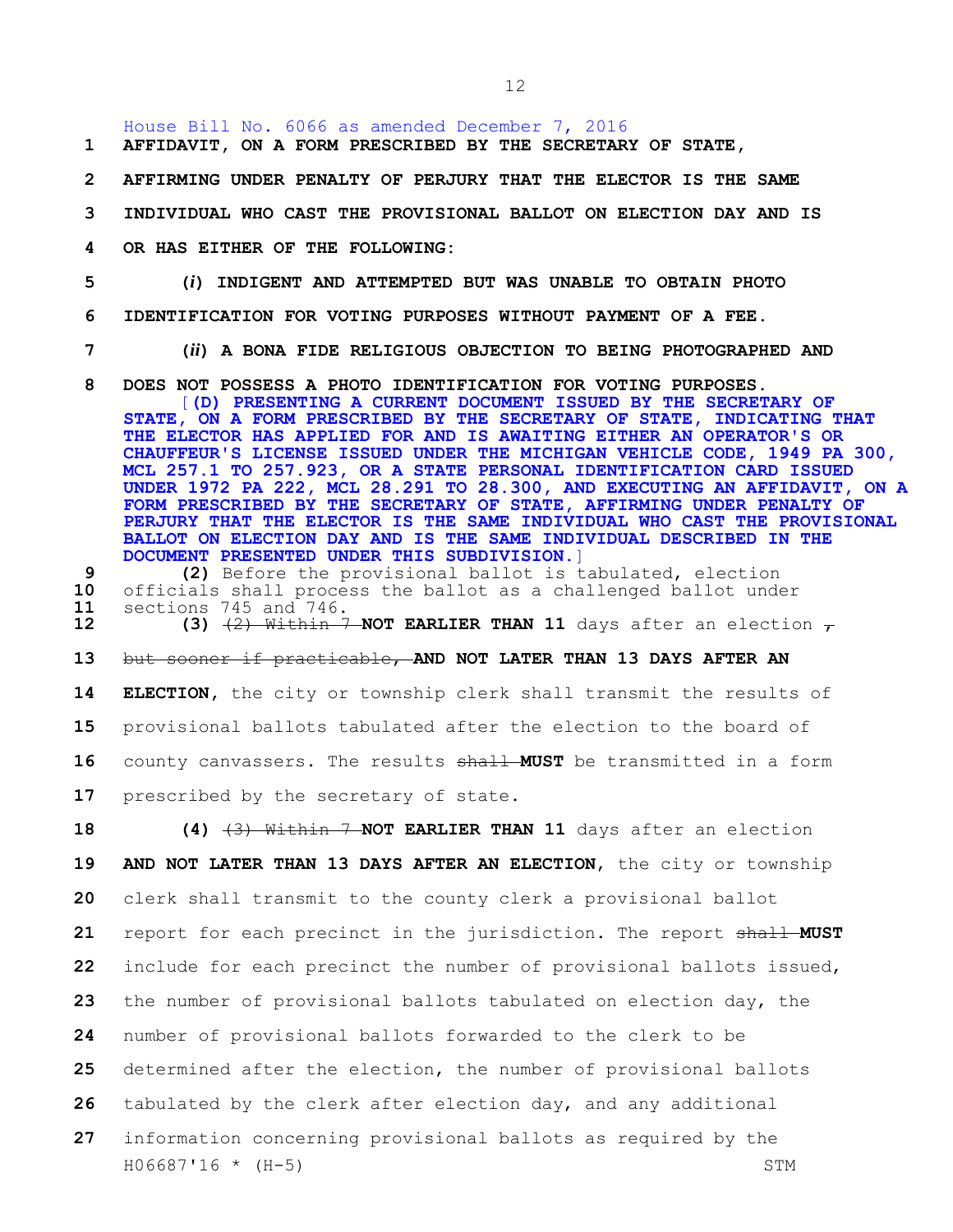secretary of state.

 **(5)** (4) Within 7 **NOT EARLIER THAN 11** days after an election **AND NOT LATER THAN 13 DAYS AFTER AN ELECTION**, the city or township clerk shall transmit to the county clerk an affidavit report that includes **BOTH** the number of affidavits signed by voters under section 523(2) **AND THE NUMBER OF AFFIDAVITS EXECUTED BY ELECTORS UNDER SUBSECTION (1)(C)**. The affidavit report shall **MUST** be transmitted to the county clerk in a form prescribed by the secretary of state.

 Sec. 829. (1) The board of county canvassers shall include the results of the tabulated provisional ballots in the canvass of the election following procedures prescribed by the secretary of state designed to maintain the secrecy of the ballot.

 (2) Within 14 days after a primary or election, the county clerk shall transmit a county provisional ballot report to the secretary of state. The county provisional ballot report shall **MUST**  be in a manner prescribed by the secretary of state. After the secretary of state receives a county provisional ballot report, the county provisional ballot report shall **MUST** be immediately available for public inspection.

 (3) Within 14 days after an election, the county clerk shall transmit a county affidavit report to the secretary of state. The county affidavit report shall **MUST** include the number of affidavits signed by voters under section 523(2) **AND THE NUMBER OF AFFIDAVITS EXECUTED BY ELECTORS UNDER SECTION 813(1)(C)**. The county affidavit report shall **MUST** be transmitted in a form prescribed by the secretary of state. After the secretary of state receives the

H06687'16 \* (H-5) STM